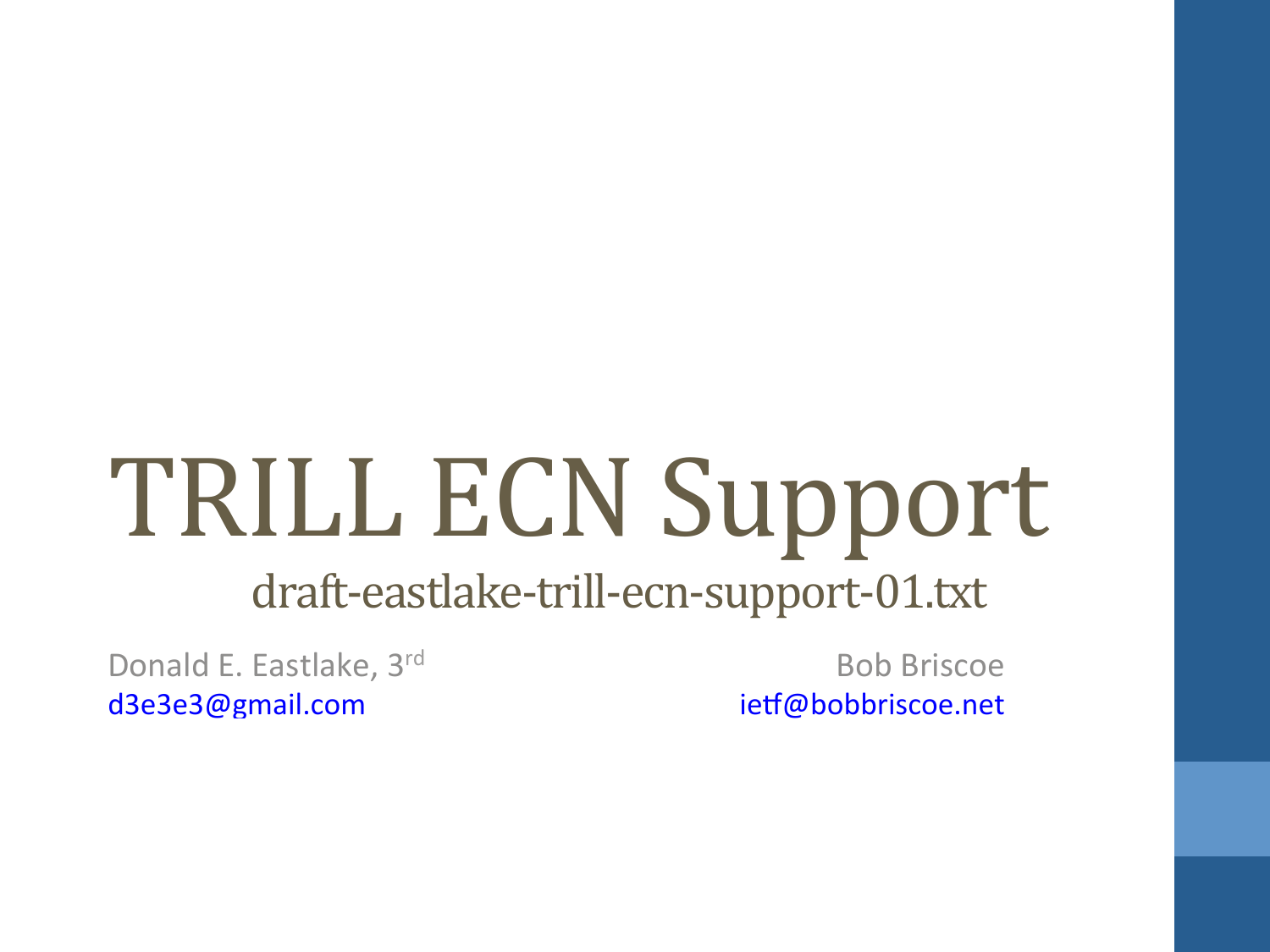## **ECN Background**



- ECN propagates
	- "ECN-capable transport" (ECT) down
	- Congestion Experienced (CE) up
- ECT is necessary for incremental deployment
	- . See IP ECN codepoints table (right)

| <b>IP-ECN</b><br>codepoint | value | meaning                                 |  |
|----------------------------|-------|-----------------------------------------|--|
| Not-ECT                    | 00    | Not<br><b>ECN-capable</b><br>transport  |  |
| ECT(0)                     | 10    | <b>ECN-Capable</b><br>Transport         |  |
| ECT(1)                     | 01    |                                         |  |
| <b>CE</b>                  | 11    | Congestion<br>Experienced<br>('marked') |  |

- Similar incremental deployment problem for TRILL
	- <sup>l</sup> if legacy *egress* does not understand ECN
	- . will not propagate upward to forwarded IP inner header
	- would black-hole congestion signals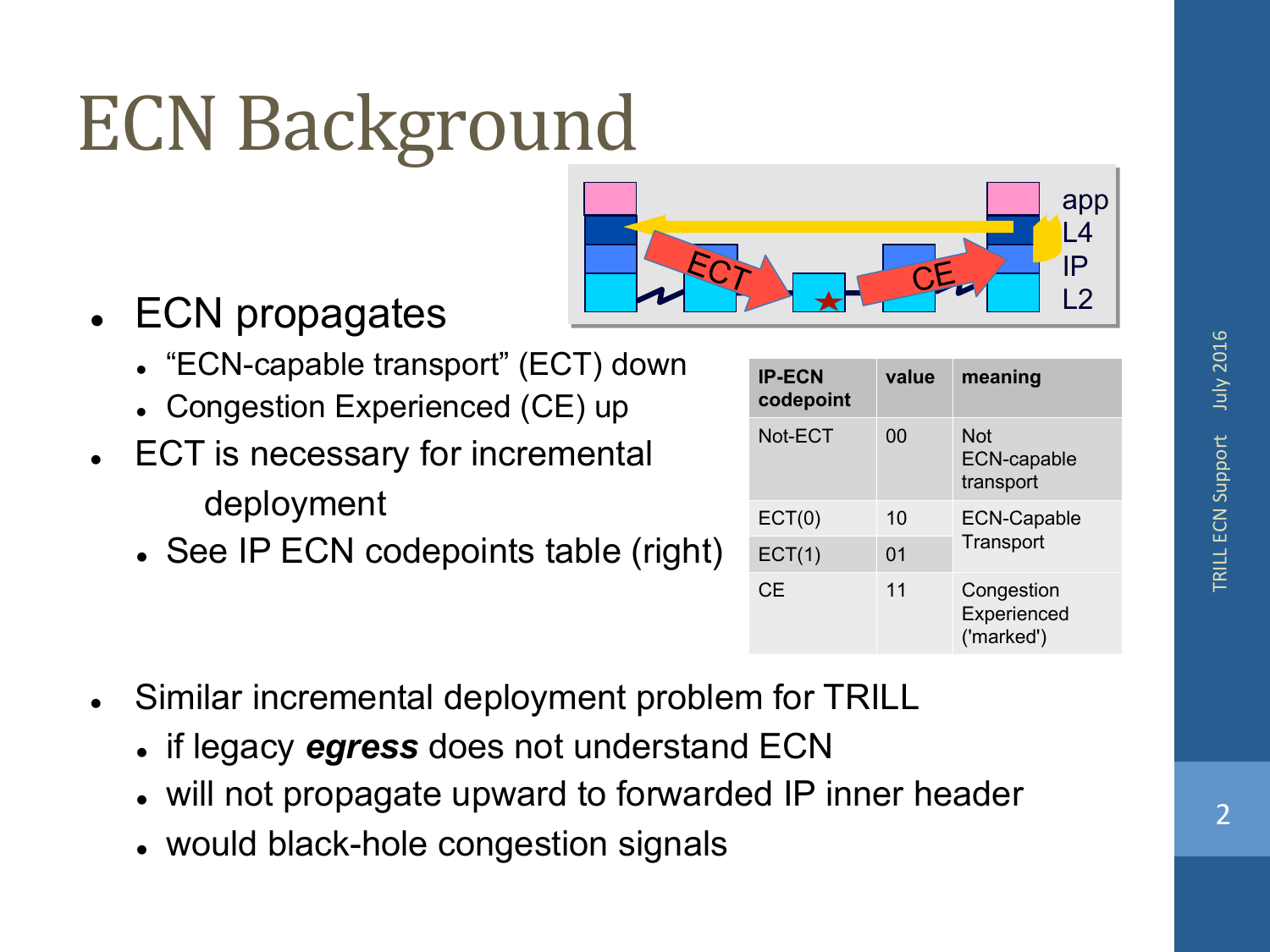#### Adding ECN Support to TRILL Header **Extension Flags Word**

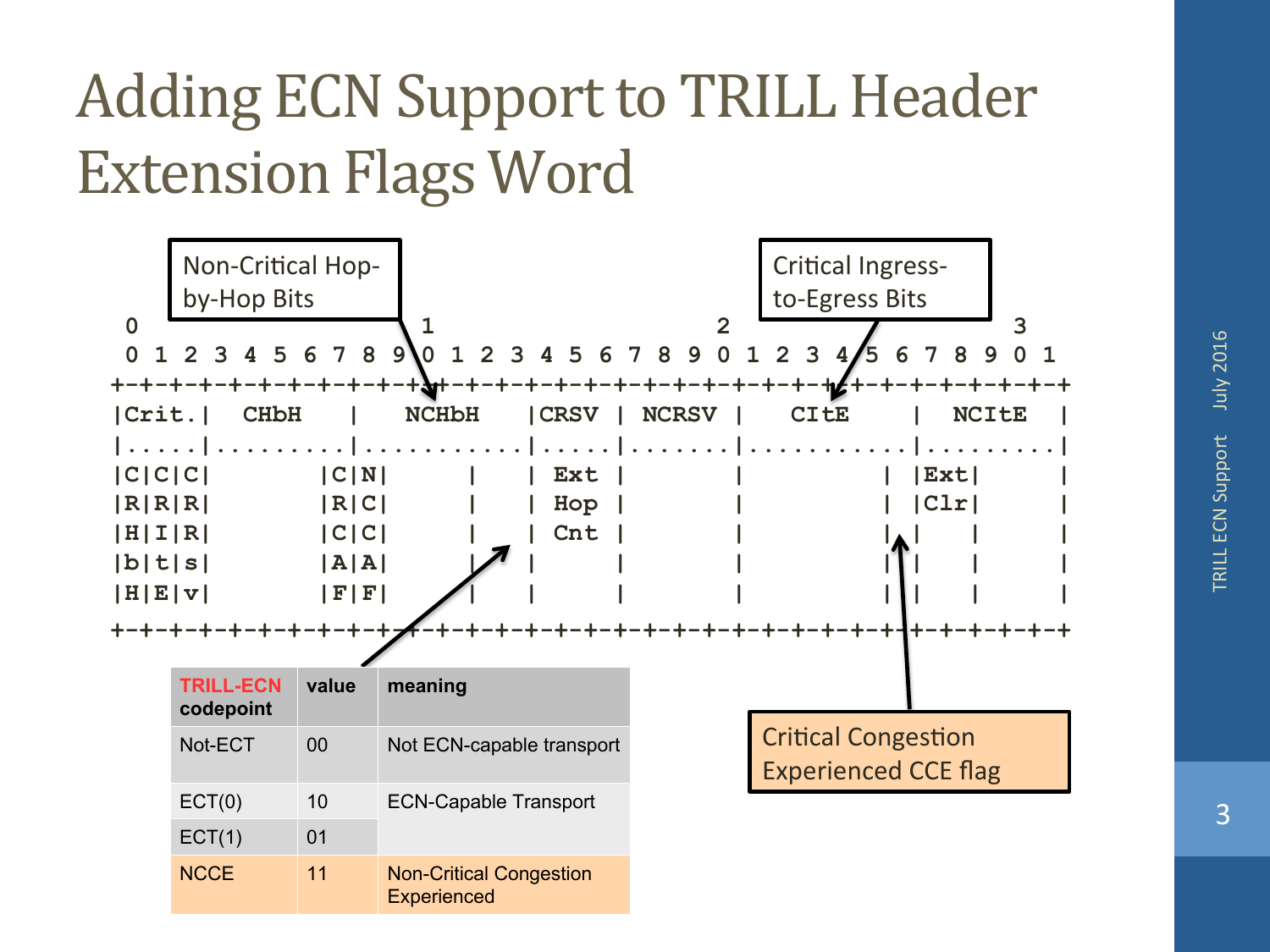#### Defer mark / drop decision to egress

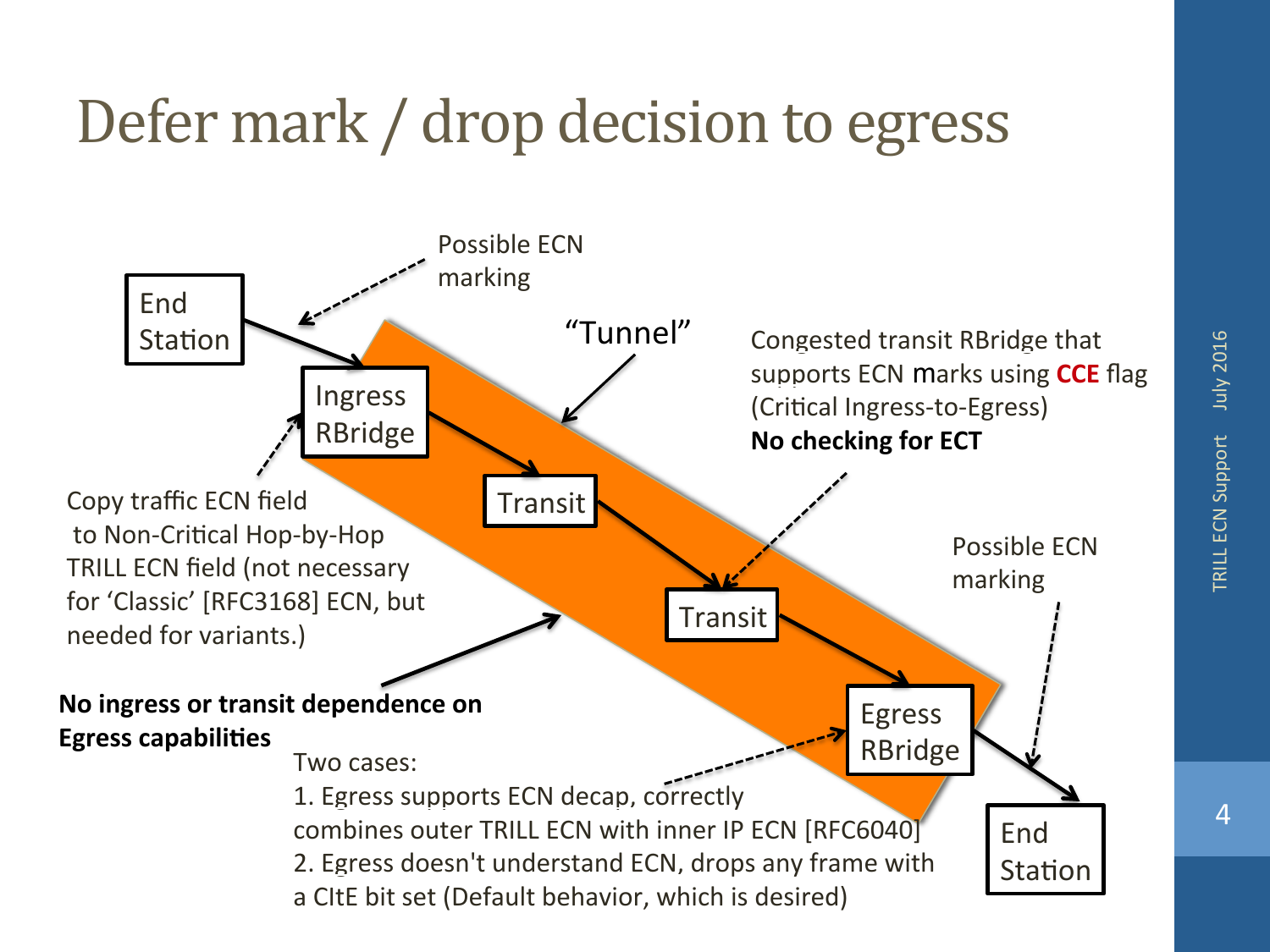## Recap: ECN tunnelling rules at

egress [RFC6040]

| incoming<br>inner | <b>Arriving TRILL 3-bit ECN codepoint</b> |         |         |           |
|-------------------|-------------------------------------------|---------|---------|-----------|
|                   | Not-ECT                                   | ECT(0)  | ECT(1)  | <b>CE</b> |
| Not-ECT           | Not-ECT                                   | Not-ECT | Not-ECT | drop      |
| ECT(0)            | ECT(0)                                    | ECT(0)  | ECT(1)  | CE.       |
| ECT(1)            | ECT(1)                                    | ECT(1)  | ECT(1)  | CE.       |
| <b>CE</b>         | CE.                                       | CE.     | CE.     | CE.       |
|                   | Outgoing header                           |         |         |           |

TRILL egress same as [RFC6040] but 3 TRILL ECN bits. So map 3 bits to the 4 codepoints as shown in table:

| <b>NCHbH</b><br><b>TRILL</b><br><b>ECN</b> | <b>CItE</b><br><b>CCE</b> | <b>Arriving</b><br><b>TRILL 3-</b><br>bit ECN |
|--------------------------------------------|---------------------------|-----------------------------------------------|
| 00                                         | 0                         | Not-ECT                                       |
| 10                                         | 0                         | ECT(0)                                        |
| 01                                         | 0                         | ECT(1)                                        |
| 11                                         | 0                         | <b>CE</b>                                     |
| 00                                         | 1                         | <b>CE</b>                                     |
| 10                                         | 1                         | <b>CE</b>                                     |
| 01                                         | 1                         | <b>CE</b>                                     |
| 11                                         |                           | <b>CE</b>                                     |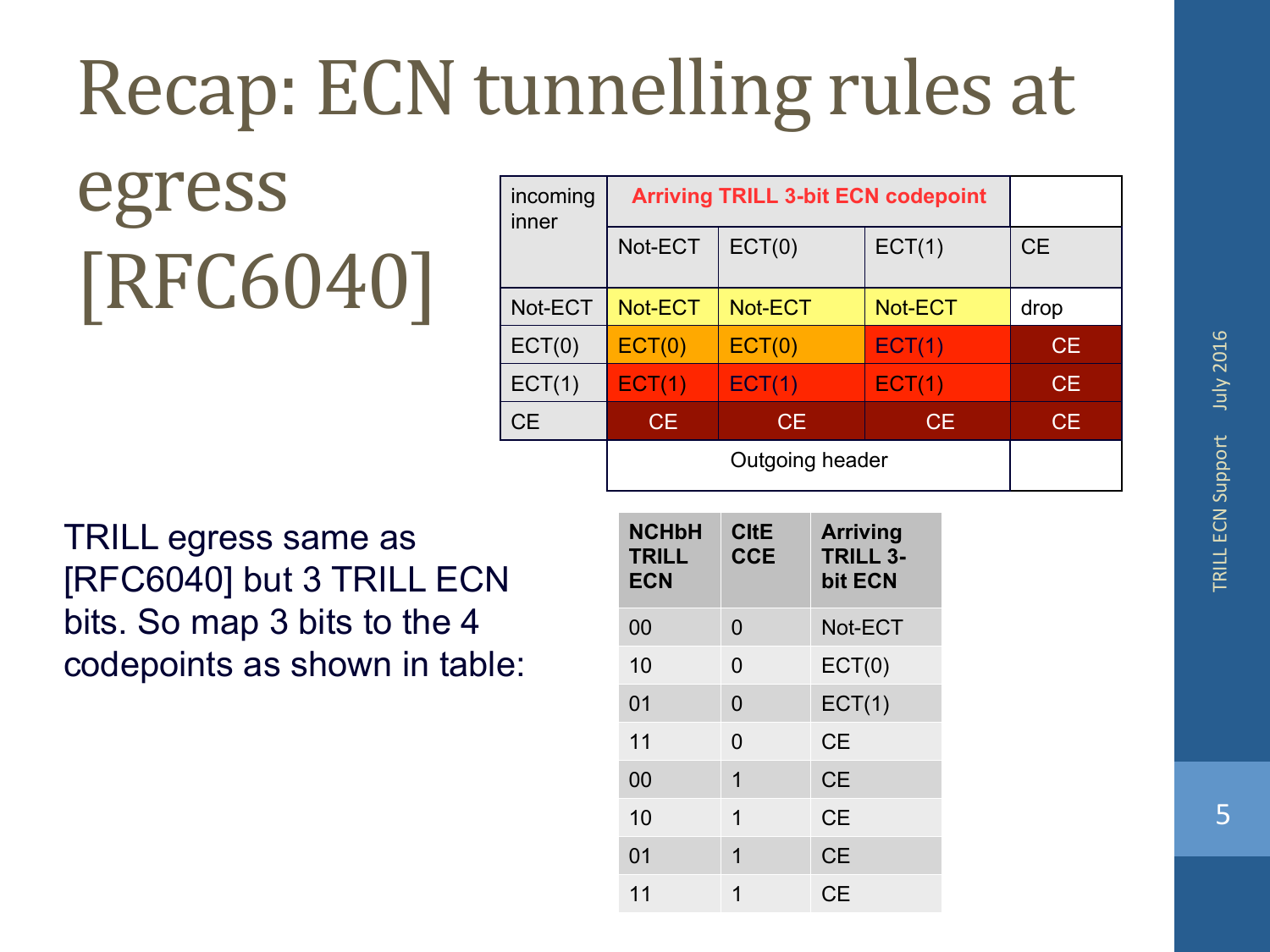## Changes in Draft  $-00 > -01$

- Last IETF: presented 3 possible solutions
	- $\cdot$  draft-00 wrote up solution #2
	- $\cdot$  re-written to specify chosen solution: #3
- Renamed two CE fields to:
	- Non-Critical Congestion Experienced
	- Critical Congestion Experienced
- Added section on support for ECN variants
	- pre-congestion notification (PCN)
	- L4S (successful BoF on Tuesday)...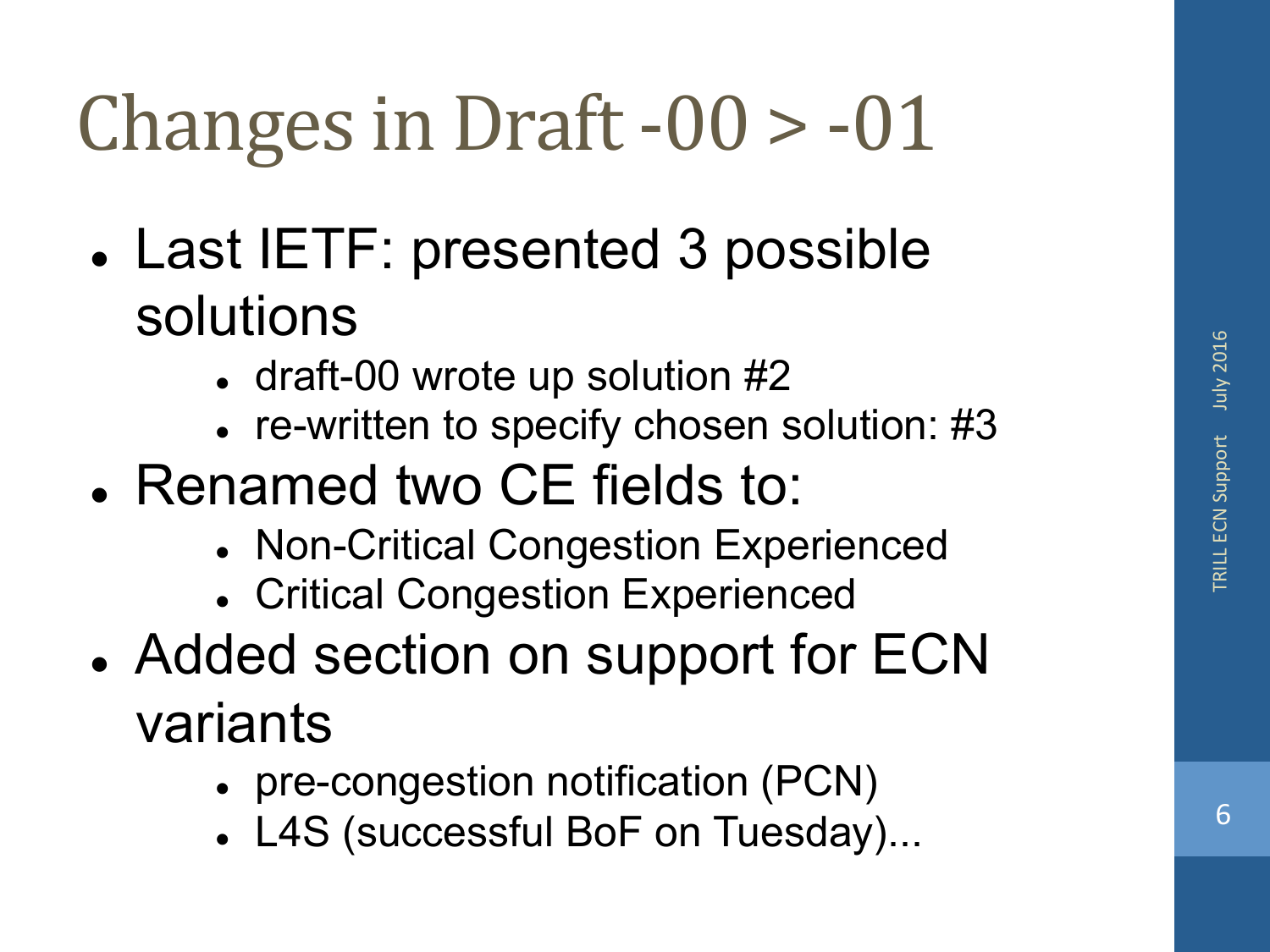#### Adding support to TRILL for Low Latency Low Loss Scalable throughput (L4S)

- for background on L4S see:
	- <sup>l</sup> draft-briscoe-aqm-duaq-coupled, draft-briscoe-tsvwg-ecn-l4s-id



On transit TRILL RBridge classify on TRILL-ECN field, then



- <sup>l</sup> then deferring mark/drop decision to egress gives desired outcome
- without any L4S logic at the egress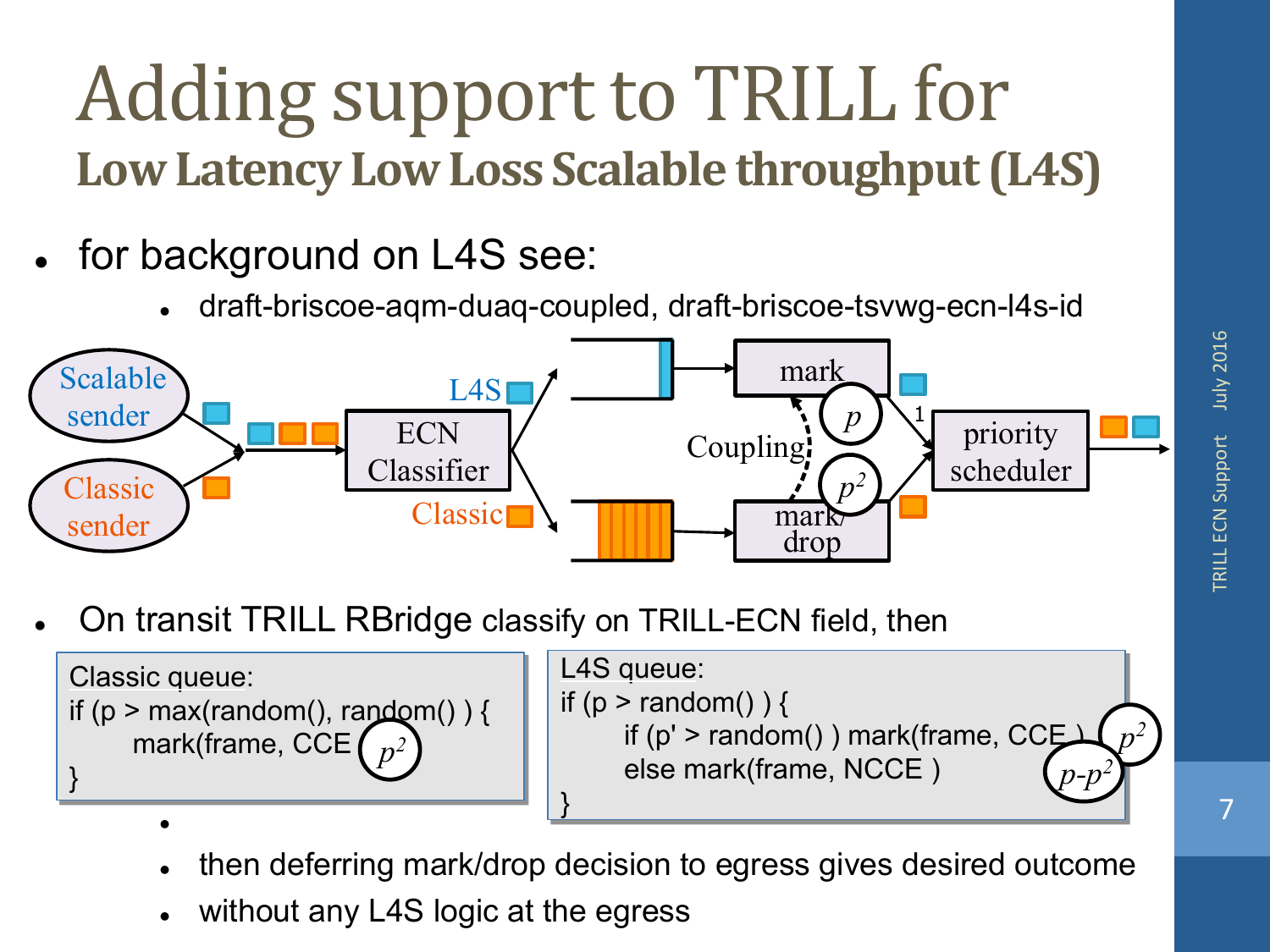## **Next Steps**

- Review the draft please
	- comprehensibility
	- Implementability
- WG adoption call